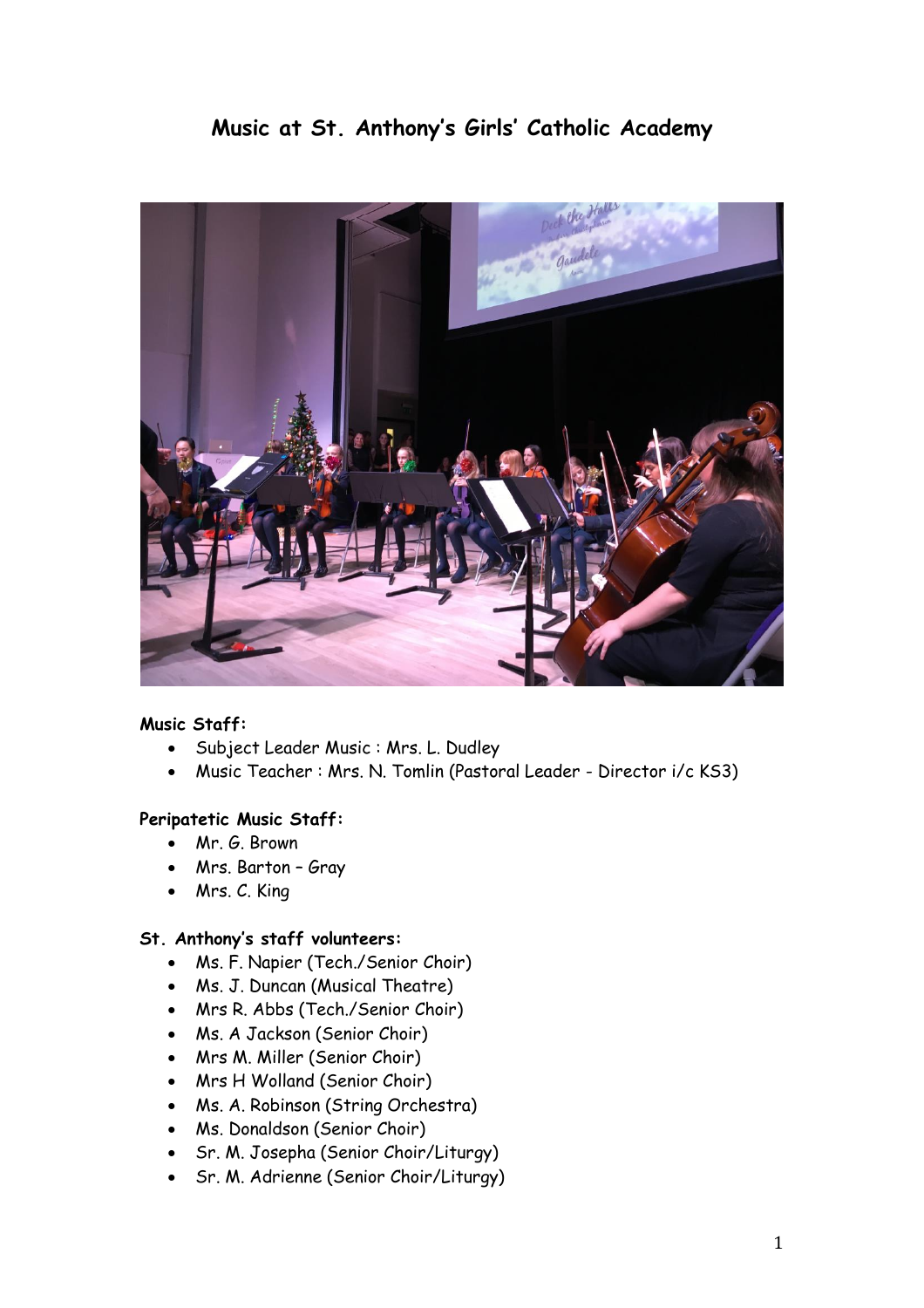### **Annual Music Tours:**

The senior choir take part in an annual music tour and have sang at some very prestigious venues in:

- London 2016
- $\bullet$  Paris 2015
- Salzburg 2014
- Venice 2013
- Oxford, Blenheim and Highclere 2012
- Paris 2011
- Rome 2010
- Cracow 2009
- Dublin 2008
- Prague 2007

### **Annual Music Productions:**

- Calamity Jane 2016
- Into the Woods 2015
- Oliver 2014
- Joseph 2013

A tradition of musical theatre and light opera stretching back over half a century,

#### **Senior Choir regularly perform at events:**

## **In the city:**

- Citizenship Awards
- Sunderland Illuminations
- The City Sings
- The Kathryn Jenkins Concert
- Local RC and C of E churches eg. St. Mary's, St. Joseph's and St. Peter's
- Mayor's Concerts

## **In the region:**

- Catholic partnership Music Festival at The Sage Gateshead
- North East Festival of Youth Choirs Durham Cathedral
- Geordie Rat Pack (South Shields Customs House)
- Music for Youth festivals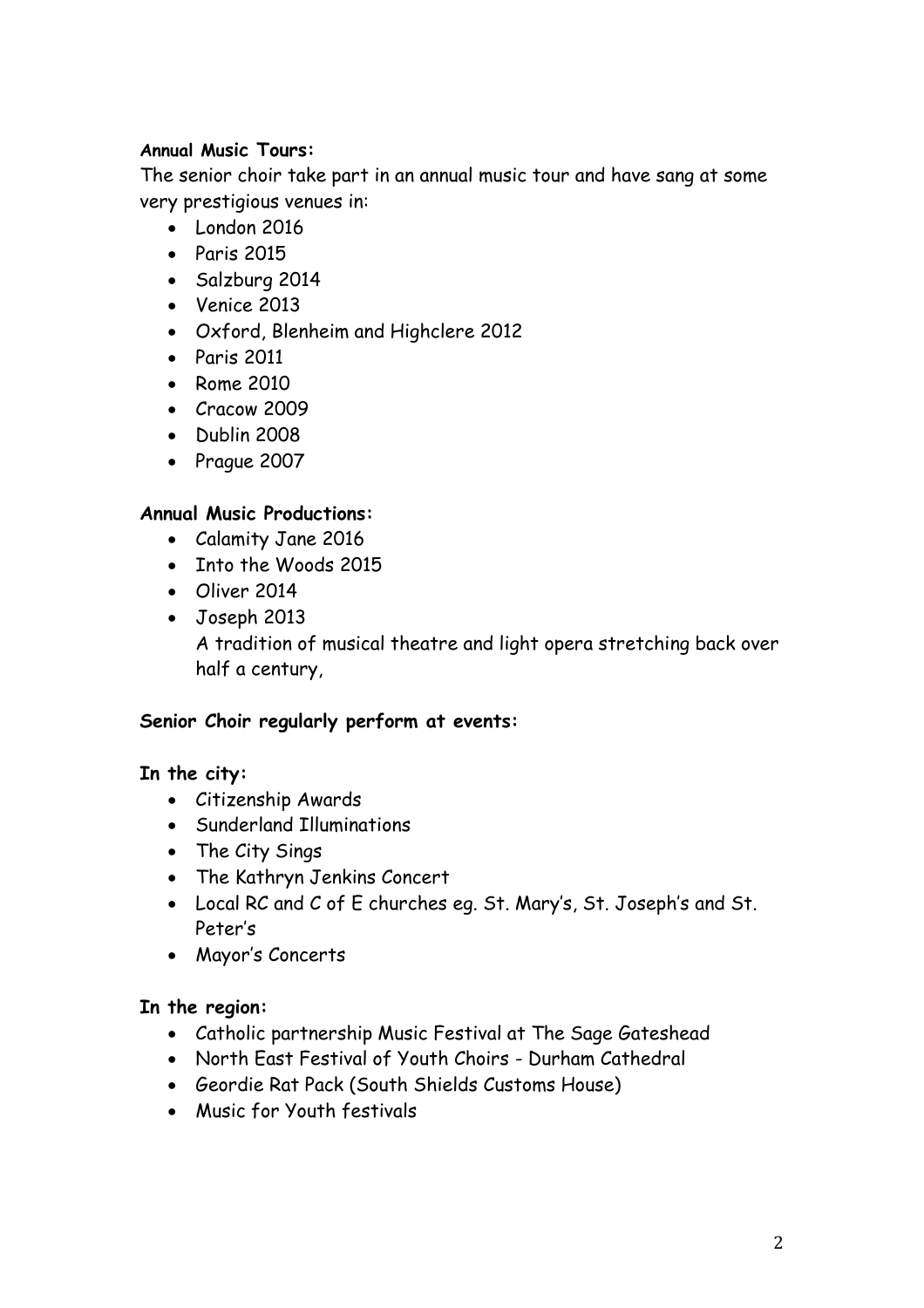### **The popularity of music at St. Anthony's:**

- **Playing instruments** 140 girls are playing instruments and receiving lessons in school. We offer peripatetic tuition in voice, piano, guitar, percussion, strings, woodwind and brass.
- **Associated Board Music examinations and London College of Music Musical Theatre examinations** are available and 50-80 girls enter annually.
- **Arts Award** Bronze, Silver (and soon Gold). Approx. 30 students per annum achieve Arts Awards.
- **Junior Choir** 120 girls in Y7-Y9.
- **Senior Choir** 60 girls in Y10-Y13.
- **Wind Band** 40 girls in Y7-13.
- **String Band** 25 girls in Y7-13.
- **Rock Bands** 2 current bands.
- **Annual Academy Musical** well over 100 girls regularly involved in choir, musical theatre etc. annually as cast, chorus, technical and backstage crew.
- **Annual Music Concerts** 100 plus girls are involved in each of the two annual concerts.
- **Local bands** (beyond the school community) sometimes leading to local and national recognition eg. Lauren Laverne (Gofton), Ann-Marie Nixon and Emma Jackson (members of "Kenickie" 1994- 1998). Marie continues to sing with, "The Cowshed Sisters." Ruth-Ann Boyle (lead singer of "Olive" UK No.1 single in 1997 with "You're not alone").
- **Regional and national recognition** for former students for musical theatre/drama eg. Frances McNamee (Student Olivier Award), currently in an RSC production of, "The Two Noble Kinsmen" at the Swan Theatre Stratford until Feb. 2017.